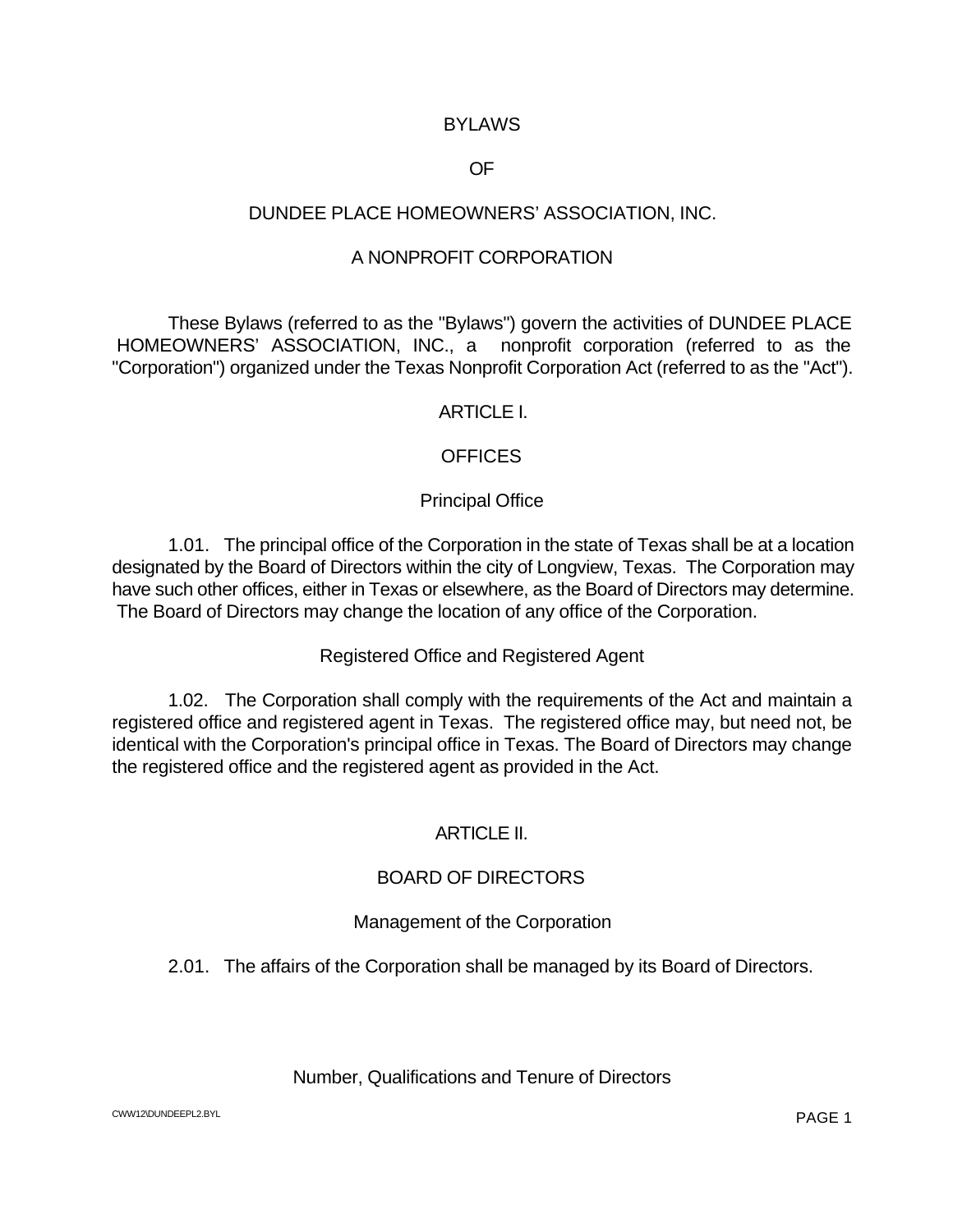2.02. The number of Directors shall be a number determined by The Board of Directors that is not fewer than three (3) nor more than six (6). Directors shall be residents of Texas.

# Nomination of Directors

2.03. At any meeting at which the election of a director occurs, a director may nominate a person with the second of any other director. In addition to nominations made at meetings, a nominating committee shall consider possible nominees and make nominations for each election of directors. The secretary shall include the names nominated by the nomination committee for each election of directors. The secretary shall include the names nominated by the nomination committee, and any report of the committee, with the notice of the meeting at which the election occurs.

# Election of Directors

2.04. A person who meets any qualification requirements to be a director and who has been duly nominated may be elected as a director. Directors shall be elected by the vote of the Board of Directors. Directors shall be elected at the annual meeting of the Board of Directors. Each director shall hold office until a successor is elected and qualified. A director may be elected to succeed himself or herself as director.

### Vacancies

2.05. Any vacancy occurring in the Board of Directors, and any director position to be filled due to anincrease in the number of directors, shall be filled by the Board of Directors. A vacancy is filled by the affirmative vote of a majority of the remaining directors, even if it is less than a quorum of the Board of Directors, or if it is a sole remaining director. A director elected to fill a vacancy shall be elected for the unexpired term of the predecessor in office.

## Annual Meeting

2.06. The annual meeting of the Board of Directors may be held without notice other than these Bylaws, as set forth in Paragraph 2.09, infra. The annual meeting of the Board of Directors may be held in January of each year.

## Regular Meetings

2.07. The Board of Directors may provide for regular meetings by resolution stating the time and place of such meetings. The meetings may be held within Gregg County, Texas and shall be held at the Corporation's registered office in Texas if the resolution does not specify the location of the meetings. No notice of regular meetings of the Board is required other than a resolution of the Board of Directors stating the time and place of the meetings.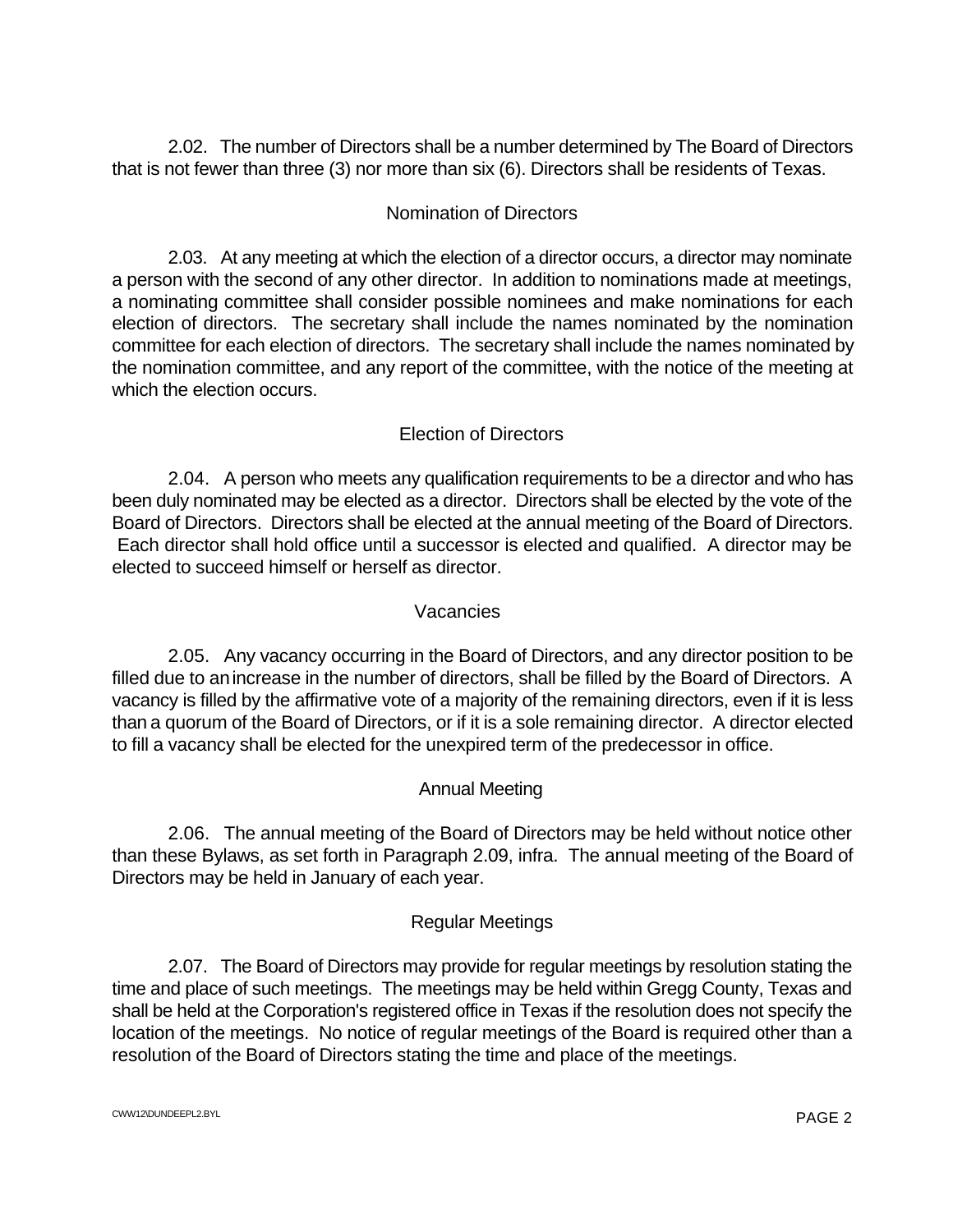# Special Meetings

2.08. Special meetings of the Board of Directors may be called by or at the request of the president or any two directors. A person or persons authorized to call special meetings of the Board of Directors may fix any place within Gregg County, Texas as the place for holding a special meeting. The person or persons calling a special meeting shall notify the secretary of the information required to be included in the notice of the meeting. The secretary shall give notice to the directors as required by the Bylaws.

## **Notice**

2.09. Written or printed notice of any special meeting of the Board of Directors shall be delivered to each director not less than two (2) or more than sixty (60) days before the date of the meeting. The notice shall state the place, day and time of the meeting, who called the meeting, and the purpose or purposes for which the meeting is called.

# **Quorum**

2.10. Two-thirds (2/3) of the directors then in office shall constitute a quorum for the transaction of business at any meeting of the Board of Directors. The directors present at a duly called or held meeting at which a quorum is present may continue to transact business even if enough directors leave the meeting so that less than a quorum remains. However, no action may be approved without the vote of at least a majority of the number of directors required to constitute a quorum. If a quorum is present at no time during a meeting, a majority of the directors present may adjourn and reconvene the meeting one time without further notice.

# Duties of Directors

2.11. Directors shall exercise ordinary business judgment in managing the affairs of the Corporation. In acting in their official capacity as directors of this Corporation, directors shall act in good faith and take actions they reasonably believe to be in the best interests of the Corporation and that are not unlawful. In all other instances, the Board of Directors shall not take any action that they should reasonably believe would be opposed to the Corporation's best interests or would be unlawful. A director shall not be liable if, in the exercise of ordinary care, the director acts in good faith relying on written financial and legal statements provided by an accountant or attorney retained by the Corporation.

# Actions of Board of Directors

2.12. The Board of Directors shall try to act by consensus. However, the vote of a majority of directors present and voting at a meeting at which a quorum is present shall be sufficient to constitute the act of the Board of Directors unless the act of a greater number is required by law or the bylaws. A director who is present at a meeting and abstains from a vote is considered to be present and voting for the purpose of determining the decision of the Board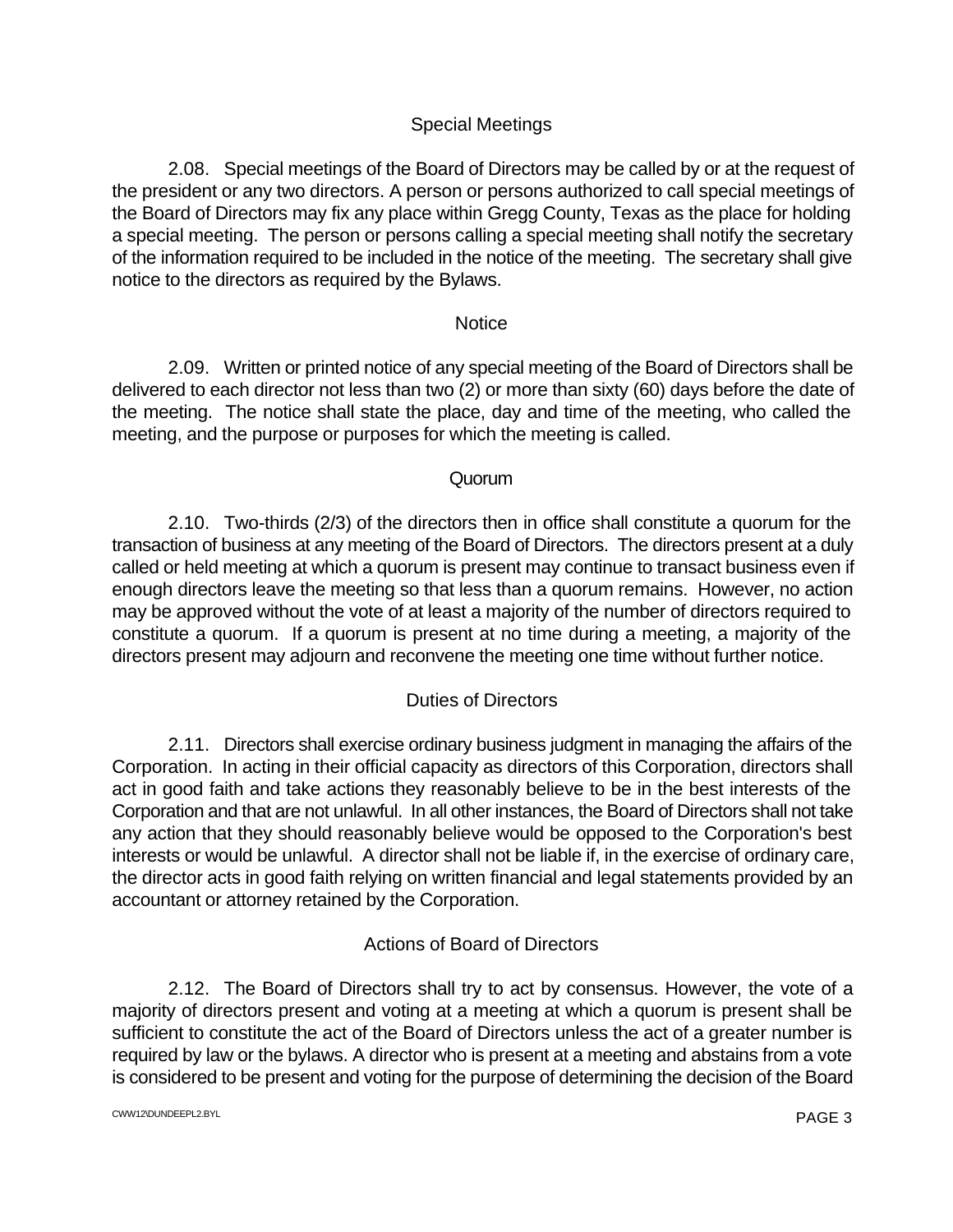of Directors.

### Proxies

## 2.13. A director may not vote by proxy.

# **Compensation**

2.14. Directors shall not receive salaries or fees for their services. A director may serve the Corporation in any other capacity and receive compensation for those services. Any compensation that the Corporation pays to a director shall be commensurate with the services performed and reasonable in amount.

### Removal of Directors

2.15. The Board of Directors may vote to remove a director at any time with or without good cause. Good cause for removal of a director shall include the unexcused failure to attend three consecutive meetings of the Board of Directors. A meeting to consider the removal of a director may be called and noticed following the procedures provided in the bylaws. The notice of the meeting shall state that the issue of possible removal of the director will be on the agenda. The director shall have the right to present evidence at the meeting as to why he or she should not be removed. A director may be removed by the affirmative vote of fifty percent (50%) of the Board of Directors.

## ARTICLE III.

## **OFFICERS**

## Officer Positions

3.01. The officers of the Corporation shall be a president, a treasurer and a secretary. The Board of Directors may create additional officer positions, define the authority and duties of each such position, and elect or appoint persons to fill the positions. Any two or more offices may be held by the same person, except the offices of president and secretary. The officers shall be ex officio members of the Board of Directors, or may be elected as full voting members of the Board of Directors.

## Election and Term of Office

3.02. The officers of the Corporation shall be elected annually by the Board of Directors at the regular annual meeting of the Board of Directors. If the election of officers is not held at this meeting, the election shall be held as soon thereafter as conveniently possible. Each officer shall hold office until a successor is duly selected and qualified. An officer may be elected to succeed himself or herself in the same office.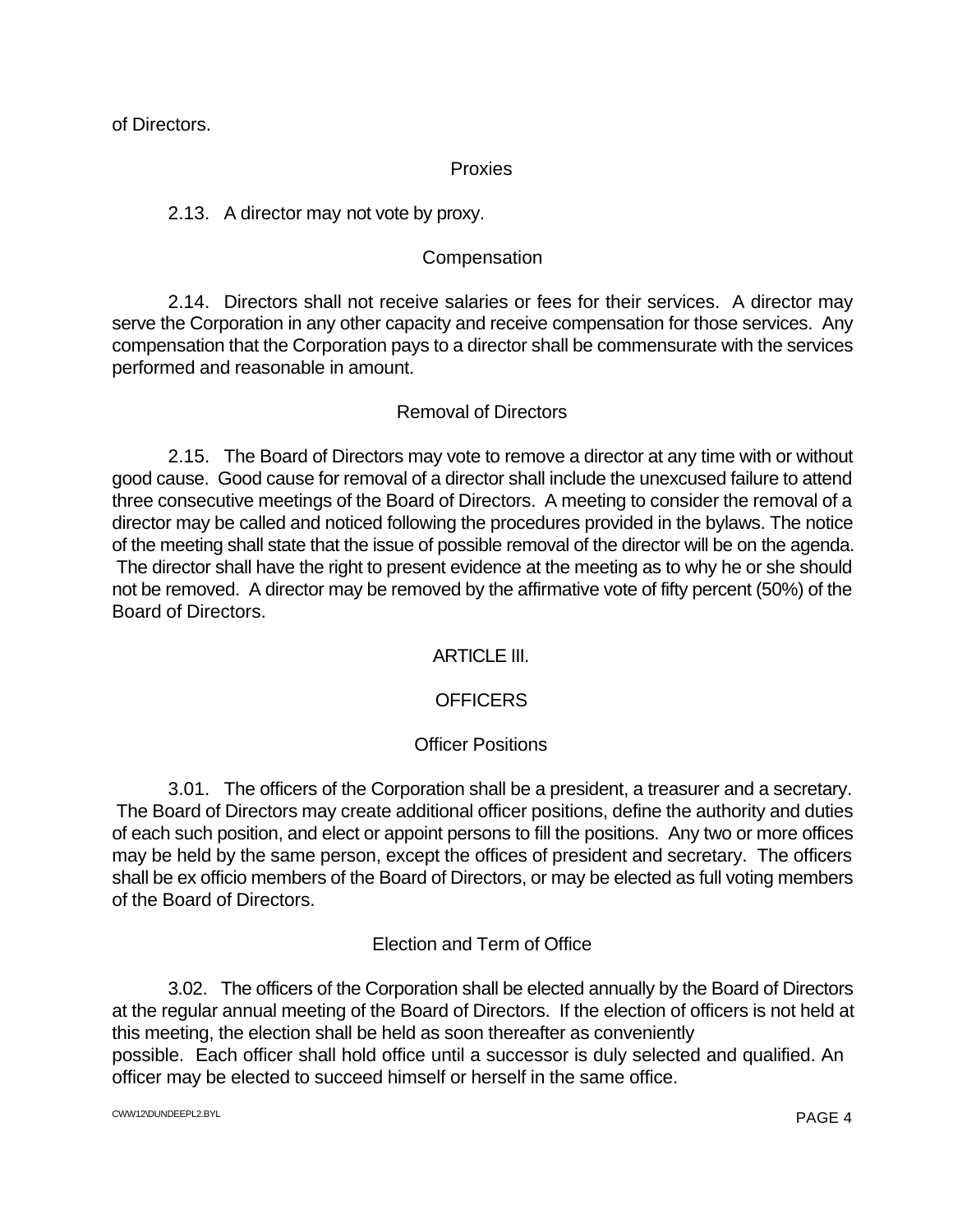### Removal

3.03. Any officer elected or appointed by the Board of Directors may be removed by the Board of Directors with or without good cause. The removal of an officer shall be without prejudice to the contract rights, if any, of the officer.

### Vacancies

3.04. A vacancy in any office may be filled by the Board of Directors for the unexpired portion of the officer's term.

### President

3.05. The president shall be the chief executive officer of the Corporation. The president shall supervise and control all of the business and affairs of the Corporation. The president shall preside at all meetings of the Board of Directors. The president may execute any deeds, mortgages, bonds, contracts or other instruments that the Board of Directors have authorized to be executed. However, the president may not execute instruments on behalf of the Corporation if this power is expressly delegated to another officer or agent of the Corporation by the Board of Directors, the bylaws or statute. The president shall perform other duties prescribed by the Board of Directors and all duties incident to the office of president.

### **Treasurer**

3.06. The treasurer shall:

(a) Have charge and custody of and be responsible for all funds and securities of the Corporation.

(b) Receive and give receipts for moneys due and payable to the Corporation from any source.

(c) Deposit all moneys in the name of the Corporation in banks, trust companies, or other depositories as provided in the bylaws or as directed by the Board of Directors or president.

(d) Write checks and disburse funds to discharge obligations of the Corporation. Funds may not be drawn from the Corporation or its accounts without the signature of the president or a vice president or the secretary in addition to the signature of the treasurer.

- (e) Maintain the financial books and records of the Corporation.
- (f) Prepare financial reports at least annually.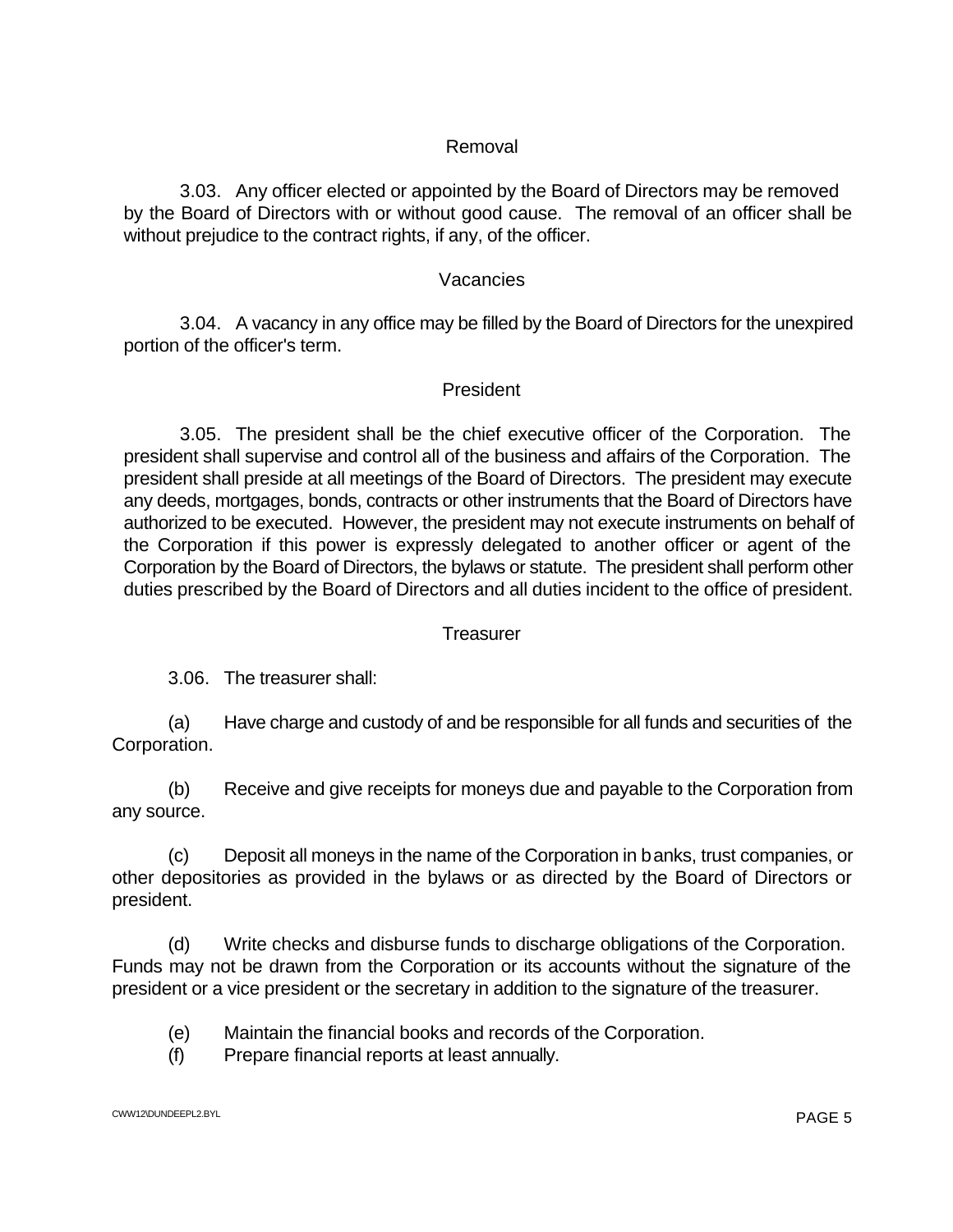(g) Perform other duties as assigned by the president or by the Board of Directors.

(h) If required by the Board of Directors, give a bond for the faithful discharge of his or her duties in a sum and with a surety as determined by the Board of Directors.

(i) Perform all of the duties incident to the office of treasurer.

# **Secretary**

3.07. The Secretary shall:

(a) Give all notices as provided in the bylaws or as required by law.

(b) Takes minutes of the meetings of the Board of Directors and keep the minutes as part of the corporate records.

- (c) Maintain custody of the corporate records and of the seal of the Corporation.
- (d) Affix the seal of the Corporation to all documents as authorized.

(e) Keep a register of the mailing address of each director, officer, and employee of the Corporation.

# ARTICLE IV.

# TRANSACTIONS OF THE CORPORATION

## **Contracts**

4.01. The Board of Directors may authorize any officer or agent of the Corporation to enter into a contract or execute and deliver any instrument in the name of and on behalf of the Corporation. This authority may be limited to a specific contract or instrument or it may extend to any number and type of possible contracts and instruments.

## **Deposits**

4.02. All funds of the Corporation shall be deposited to the credit of the Corporation in banks, trust companies, or other depositories that the Board of Directors selects.

**Gifts**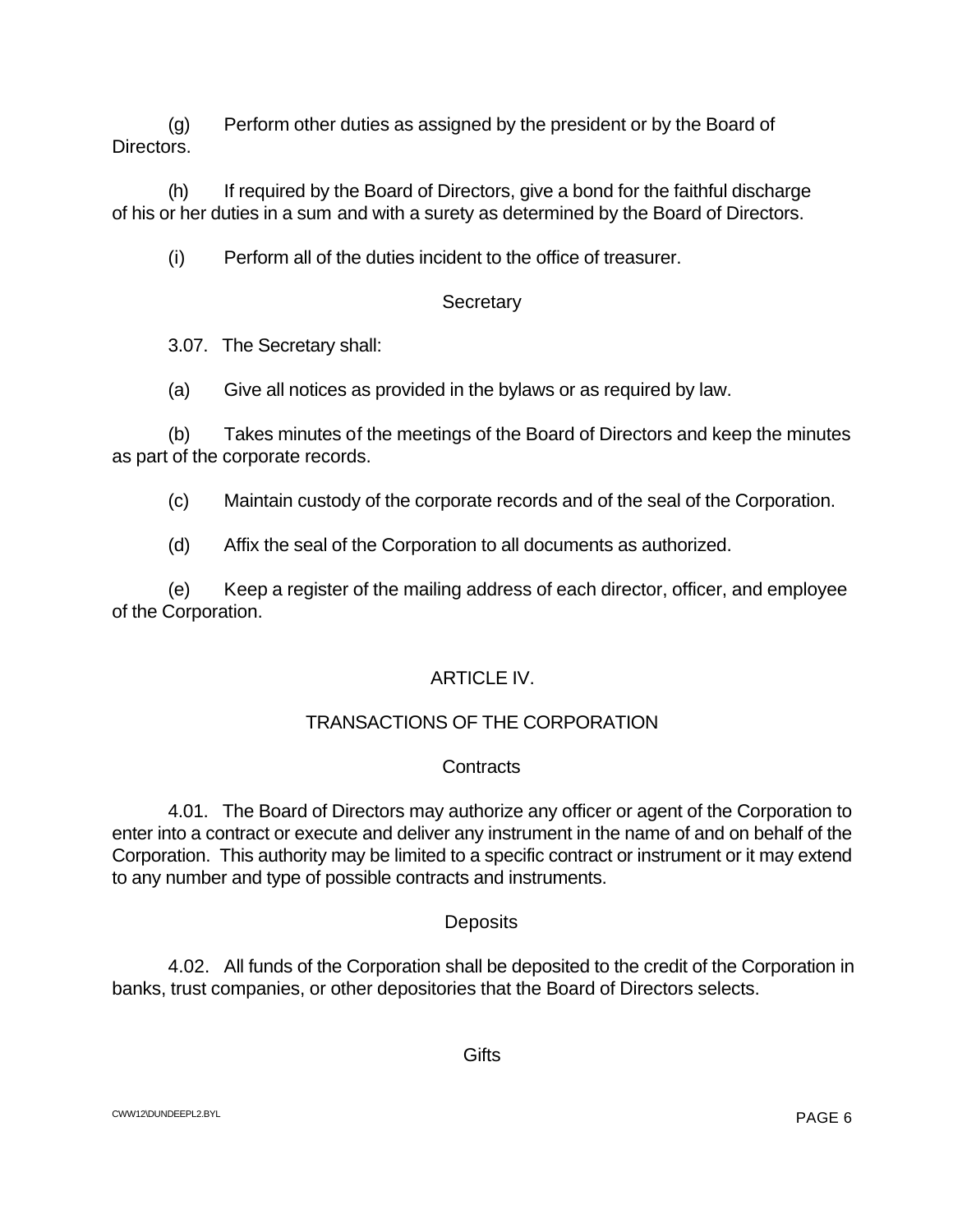4.03. The Board of Directors may accept on behalf of the Corporation any contribution, gift, bequest or devise for the general purposes or for any special purpose of the Corporation. The Board of Directors may make gifts and give charitable contributions that are not prohibited by the bylaws, the articles of incorporation, state law, and any requirements for maintaining the Corporation's federal and state tax status.

# Potential Conflicts of Interest

4.04. The Corporation shall not make any loan to a director or officer of the Corporation. A director, officer or committee member of the Corporation may lend money to and otherwise transact business with the Corporation except as otherwise provided by the bylaws, articles of Incorporation, and all applicable laws. Such a person transacting business with the Corporation has the same rights and obligations relating to those matters as other persons transacting business with the Corporation. The Corporation shall not borrow money from or otherwise transact business with a director, officer or committee member of the Corporation unless the transaction is described fully in a legally binding instrument and is in the best interests of the Corporation. The Corporation shall not borrow money from or otherwise transact business with a director, officer or committee member of the Corporation without the full disclosure of all relevant facts and without the approval of the Board of Directors, not including the vote of any person having a personal interest in the transaction.

# ARTICLE V.

# BOOKS AND RECORDS

# Required Books and Records

5.01. The Corporation shall keep correct and complete books and records of account. The Corporation's books and records shall include:

(a) A file-endorsed copy of all documents filed with the Texas Secretary of State relating to the Corporation, including, but not limited to, the articles of incorporation, and any articles of amendment, restated articles, articles of merger, articles of consolidation, and statement of change of registered office or registered agent.

(b) A copy of the bylaws, and any amended versions or amendments to the bylaws.

(c) Minutes of the proceedings of the Board of Directors and committees having any of the authority of the Board of Directors.

(d) A list of the names and addresses of the directors officers and any committee members of the Corporation.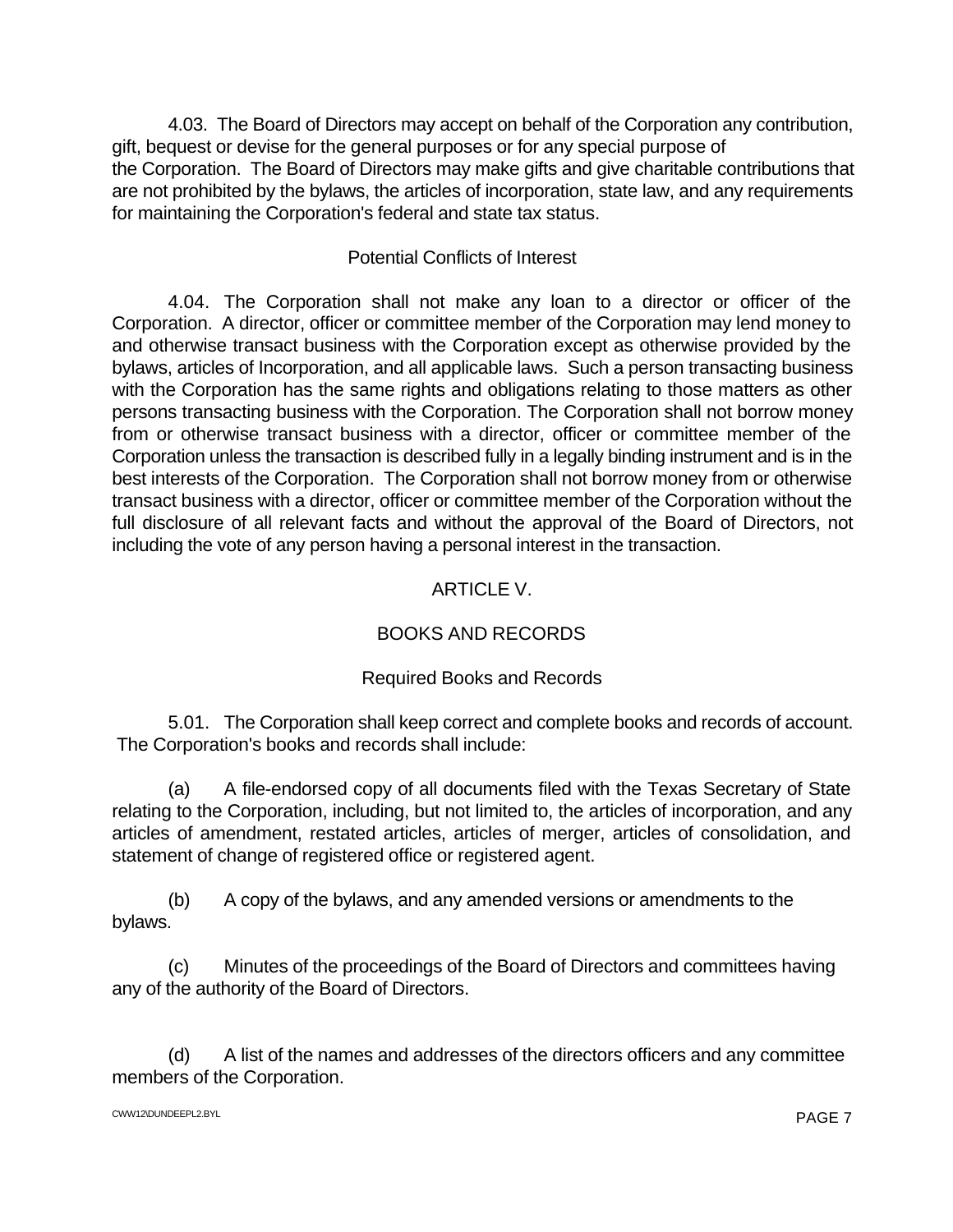(e) A financial statement showing the assets, liabilities and net worth of the Corporation at the end of the three most recent fiscal years.

(f) A financial statement showing the income and expenses of the Corporation for the three most recent fiscal years.

(g) All rulings, letters and other documents relating to the Corporation's federal, state and local tax status.

(h) The Corporation's federal, state and local information or income tax returns for each of the Corporation's three most recent tax years.

## Inspection and Copying

5.02. Any director, officer or committee member of the Corporation may inspect and receive copies of all books and records of the Corporation required to be kept by the bylaws. Such a person may inspect or receive copies if the person has a proper purpose related to the person's interest in the Corporation and if the person submits a request in writing. Any person entitled to inspect and copy the Corporation's books and records may do so through his or her attorney or other duly authorized representative. A person entitled to inspect the Corporation's books and records may do so at a reasonable time not later than five working days after the Corporation's receipt of a proper written request. The Board of Directors may establish reasonable fees for copying the Corporation's books and records. The fees may cover the cost of materials and labor, but may not exceed \$0.50 per page. The Corporation shall provide requested copies of books or records no later than five working days after the Corporation's receipt of a proper written request.

# ARTICLE VI.

# FISCAL YEAR

The fiscal year of the Corporation shall begin on the first day of January and end on the last day of December in each year.

# ARTICLE VII.

# INDEMNIFICATION

# When Indemnification is Required, Permitted and Prohibited

7.01.

(a) The Corporation shall indemnify a director, officer, committee member, employee or agent of the Corporation who was, is or may be named defendant or respondent in any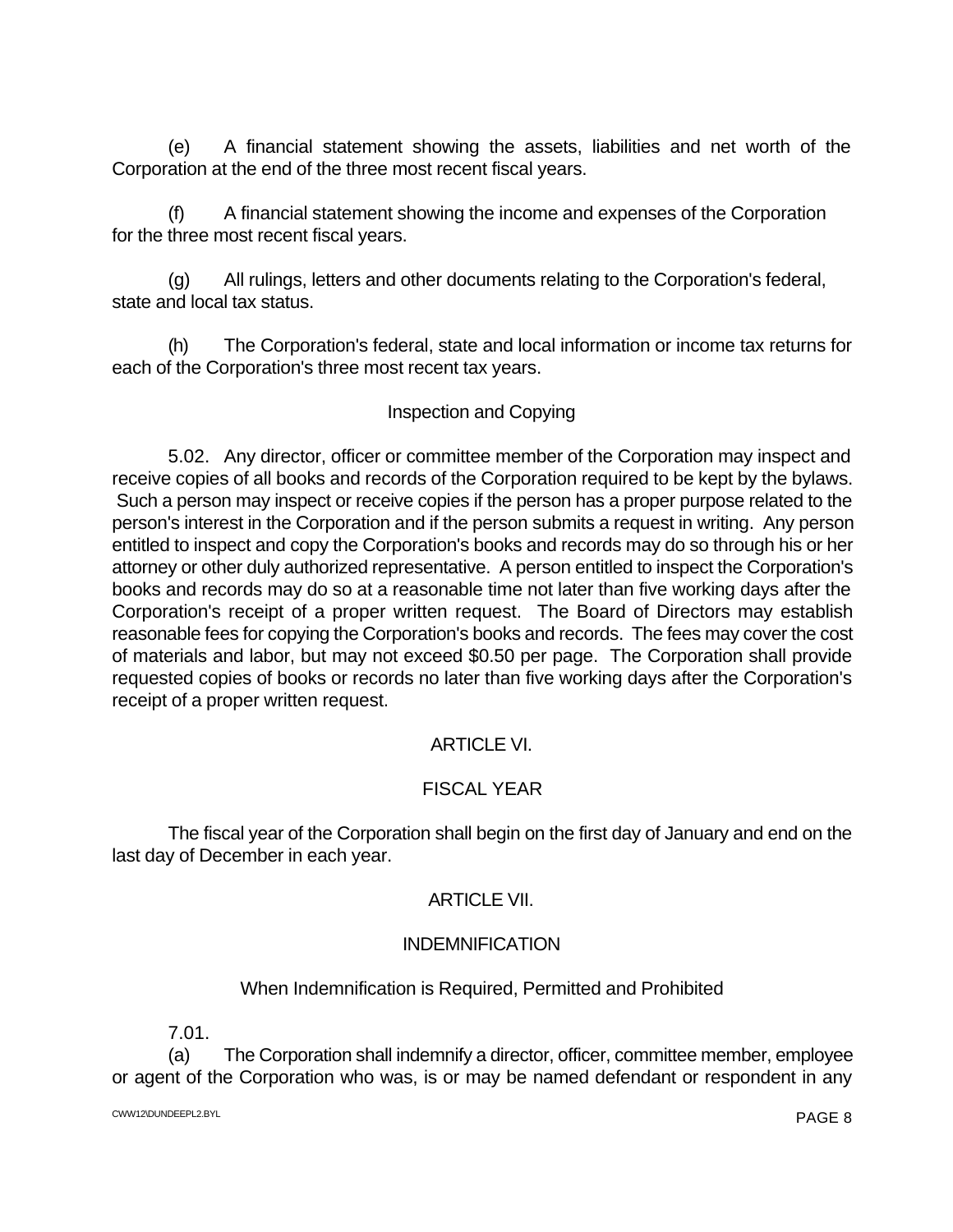proceeding as a result of his or her actions or omissions within the scope of his or her official capacity in the Corporation. However, the Corporation shall indemnify a person only if he or she acted in good faith and reasonably believed that the conduct was in the Corporation's best interests. In a case of a criminal proceeding, the person may be indemnified only if he or she had no reasonable cause to believe that the conduct was

unlawful. The corporation shall not indemnify a person who is found liable to the Corporation or is found liable to another on the basis of improperly receiving a personal benefit. A person is conclusively considered to have been found liable in relation to any claim, issue, or matter if the person has been adjudged liable by a court of competent jurisdiction and all appeals have been exhausted.

(b) The termination of a proceeding by judgment, order, settlement, conviction or on a plea of nolo contendere or its equivalent does not necessarily preclude indemnification by the Corporation.

(c) The Corporation shall pay or reimburse expenses incurred by a director, officer, committee member, employee or agent of the Corporation in connection with the persons appearance as a witness or other participation in a proceeding involving or affecting the Corporation when the person is not a named defendant or respondent in the proceeding.

(d) In addition to the situations otherwise described in this paragraph, the Corporation may indemnify a director, officer, committee member, employee or agent of the Corporation to the extent permitted by law. However, the Corporation shall not indemnify any person in any situation in which indemnification is prohibited by the terms of Paragraph 7.01(a) above.

(e) Before any final disposition of a proceeding, the Corporation may pay indemnification expenses permitted by the bylaws and authorized by the Corporation. However, the Corporation shall not pay indemnification expenses to a person before the final disposition of a proceeding if: the person is a named defendant or respondent in a proceeding brought by the Corporation or the person is alleged to have improperly received a personal benefit or committed other willful or intentional misconduct.

(6) If the Corporation may indemnify a person under the bylaws, the person may be indemnified against judgments, penalties, including excise and similar taxes, fines, settlements, and reasonable expenses (including attorney's fees) actually incurred in connection with the proceeding. However, if the proceeding was brought by or on behalf of the Corporation, the indemnification is limited to reasonable expenses actually incurred by the person in connection with the proceeding.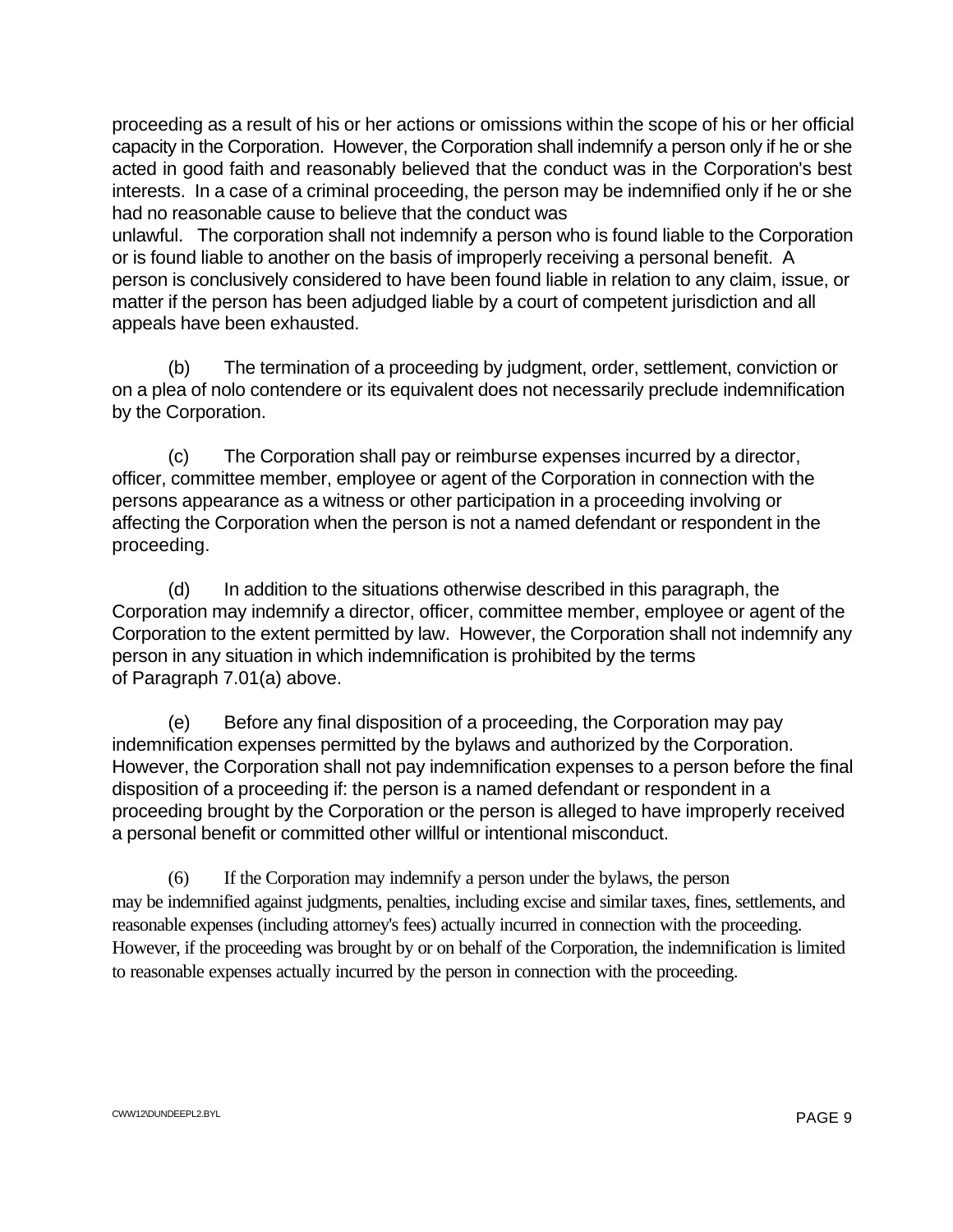### Procedures Relating to Indemnification Payments

7.02.

(a) Before the Corporation may pay any indemnification expenses (including. attorney's fees), the Corporation shall specifically determine that indemnification is permissible, authorize indemnification and determine that expenses to be reimbursed are reasonable, except as provided in Paragraph 7.02(c), below. The Corporation may make these determinations and decisions by any one of the following procedures:

(i) Majority vote of a quorum consisting of directors who, at the time of the vote, are not named defendants or respondents in the proceeding.

(ii) Determination by special legal counsel selected by the Board of Directors by vote as provided in Paragraph 7.02(a)(i) or if such a quorum can not be obtained and such a committee can not be established by a majority vote of all directors.

(b) The Corporation shall authorize indemnification and determine that expenses to be reimbursed are reasonable in the same manner that it determines whether indemnification is permissible. If the determination that indemnification is permissible is made by special legal counsel, authorization of indemnification and determination of reasonableness of expenses shall be made in the manner specified by Paragraph 7.02(a)(ii), above, governing the selection of special legal counsel. A provision contained in the articles of incorporation, the bylaws, or a resolution of the Board of Directors that requires the indemnification permitted by Paragraph 8.01, above, constitutes sufficient authorization of indemnification even though the provision may not have been adopted or authorized in the same manner as the determination that indemnification is permissible.

(c) The Corporation shall pay indemnification expenses before final disposition of a proceeding only after the Corporation determines that the facts then known would not preclude indemnification and the Corporation receives a written affirmation and undertaking from the person to be indemnified. The determination that the facts then known to those making the determination would not preclude indemnification and authorization of payment shall be made in the same manner as a determination that indemnification is permissible under Paragraph 7.02(a), above. The person's written affirmation shall state that he or she has met the standard of conduct necessary for indemnification under the bylaws. The written undertaking shall provide for repayment of the amount paid or reimbursed by the Corporation if it is ultimately determined that the person has not met the requirements for indemnification. The undertaking shall be an unlimited general obligation of the person, but it need not be secured and it may be accepted without reference to financial ability to make repayment.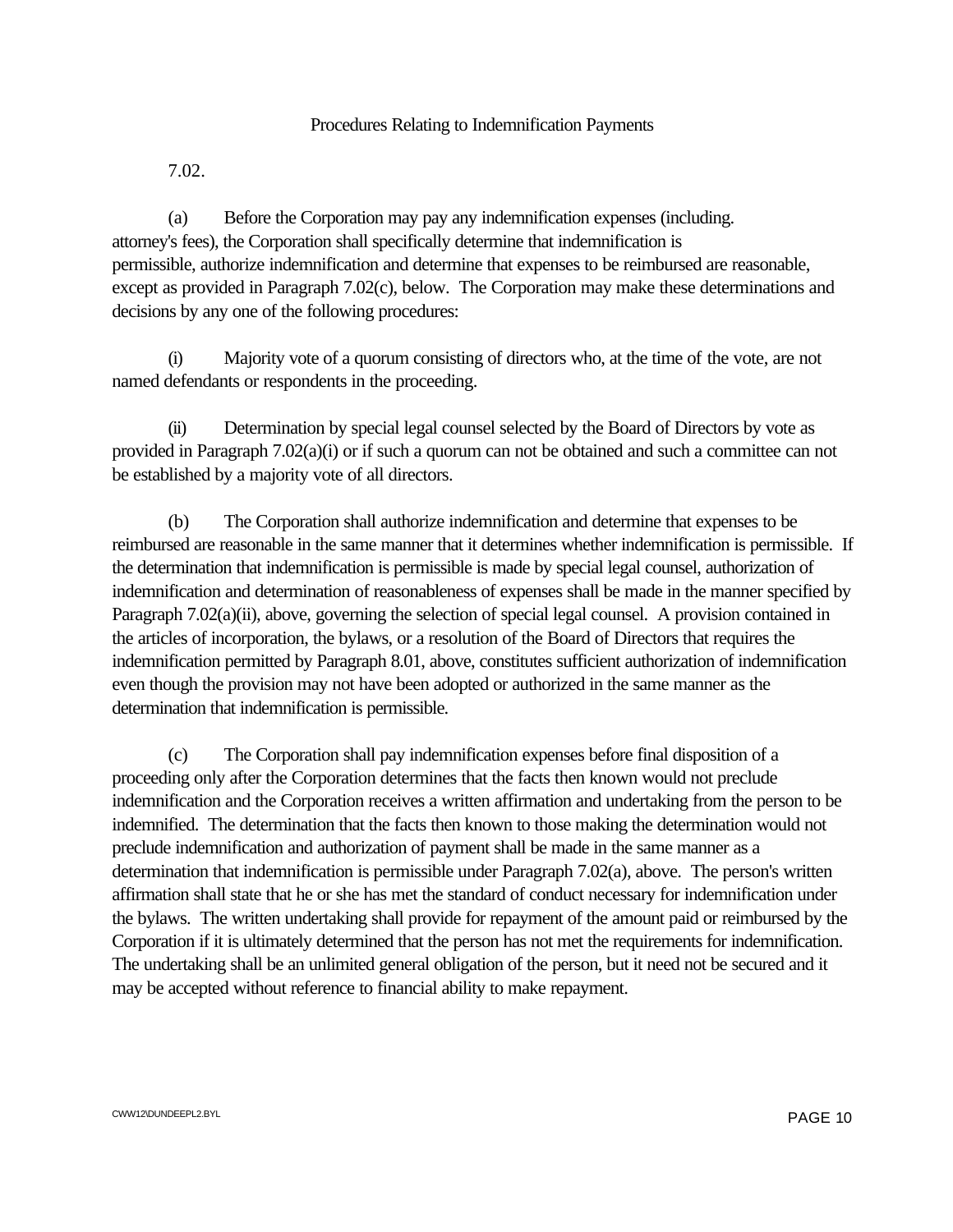#### ARTICLE VIII.

### **NOTICES**

#### Notice by Mail or Telegram

8.01. Any notice required or permitted by the bylaws to be given to a director, office or member of a committee of the Corporation may be given by mail or telegram. If mailed, a notice shall be deemed to be delivered when deposited in the United States mail addressed to the person at his or her address as it appears on the records of the Corporation, with postage prepaid. If given by telegram, a notice shall be deemed to be delivered when accepted by the telegraph company and addressed to the person at his or

her address as it appears on the records of the Corporation. A person may change his or her address by giving written notice to the secretary of the Corporation.

#### Signed Waiver of Notice

8.02. Whenever any notice is required to be given under the provisions of the Act or under the provisions of the articles of incorporation or the bylaws, a waiver in writing signed by a person entitled to receive a notice shall be deemed equivalent to the giving of the notice. A waiver of notice shall be effective whether signed before or after the time stated in the notice being waived.

#### Waiver of Notice by Attendance

8.03. The attendance of a person at a meeting shall constitute a waiver of notice of the meeting unless the person attends for the express purpose of objecting to the transaction of any business because the meeting is not lawfully called or convened.

### ARTICLE IX.

### SPECIAL PROCEDURES CONCERNING MEETINGS

#### Meetings by Telephone

9.01. The Board of Directors and any committee of the Corporation may hold a meeting by telephone conference call procedures in which all persons participating in the meeting can hear each other. The notice of a meeting by telephone conference must state the fact that the meeting will be held by telephone as well as all other matters required to be included in the notice. Participation of a person in a conference call meeting constitutes presence of that person at the meeting.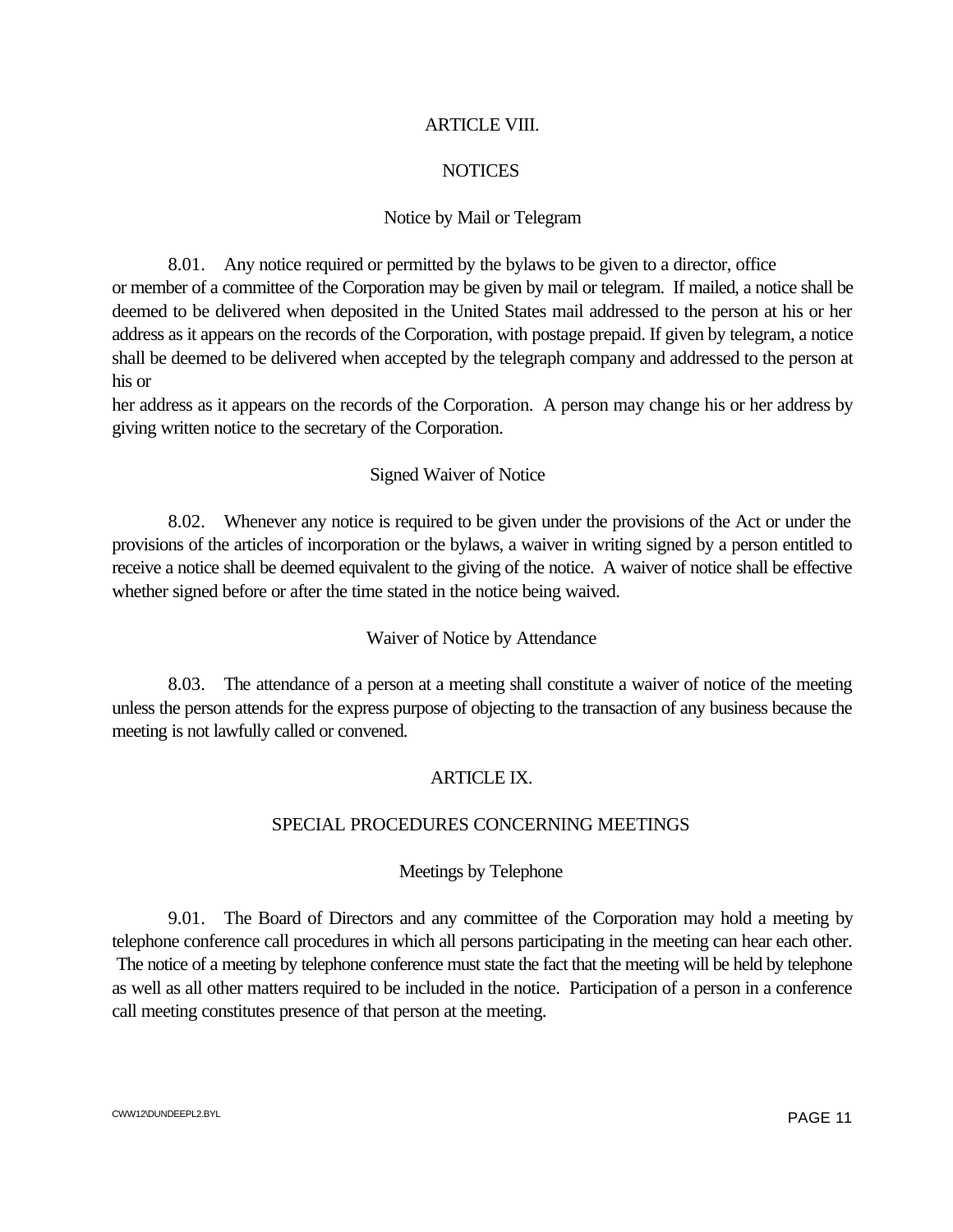#### Decision Without Meeting

9.02. Any decision required or permitted to be made at a meeting of the Board of Directors or any committee of the Corporation may be made without a meeting. A decision without a meeting may be made if a written consent to the decision is signed by all of the persons entitled to vote on the matter. The original signed consent shall be placed in the Corporation minute book and kept with the Corporation's records.

### ARTICLE X.

#### AMENDMENTS TO BYLAWS

The bylaws may be altered, amended or repealed and new bylaws may be adopted by the Board of Directors. The notice of any meeting at which the bylaws are altered, amended, or repealed, or at which new bylaws are adopted shall include the text of the proposed bylaw provisions as well as the text of any existing provisions proposed to be

altered, amended or repealed. Alternatively, the notice may include a fair summary of those provisions.

#### ARTICLE XI.

#### MISCELLANEOUS PROVISIONS

#### Legal Authorities Governing Construction of Bylaws

11.01. The bylaws shall be construed in accordance with the laws of the State of Texas. All references in the bylaws to statutes, regulations or other sources of legal authority shall refer to the authorities cited, or their successors, as they may be amended from time to time.

### Legal Construction

11.02. If any bylaw provision is held to be invalid, illegal or unenforceable in any respect, the invalidity, illegality or unenforceability shall not affect any other provision and the bylaws shall be construed as if the invalid, illegal or unenforceable provision had not been included in the bylaws.

#### **Headings**

11.03. The headings used in the bylaws are used for convenience and shall not be considered in construing the terms of the bylaws.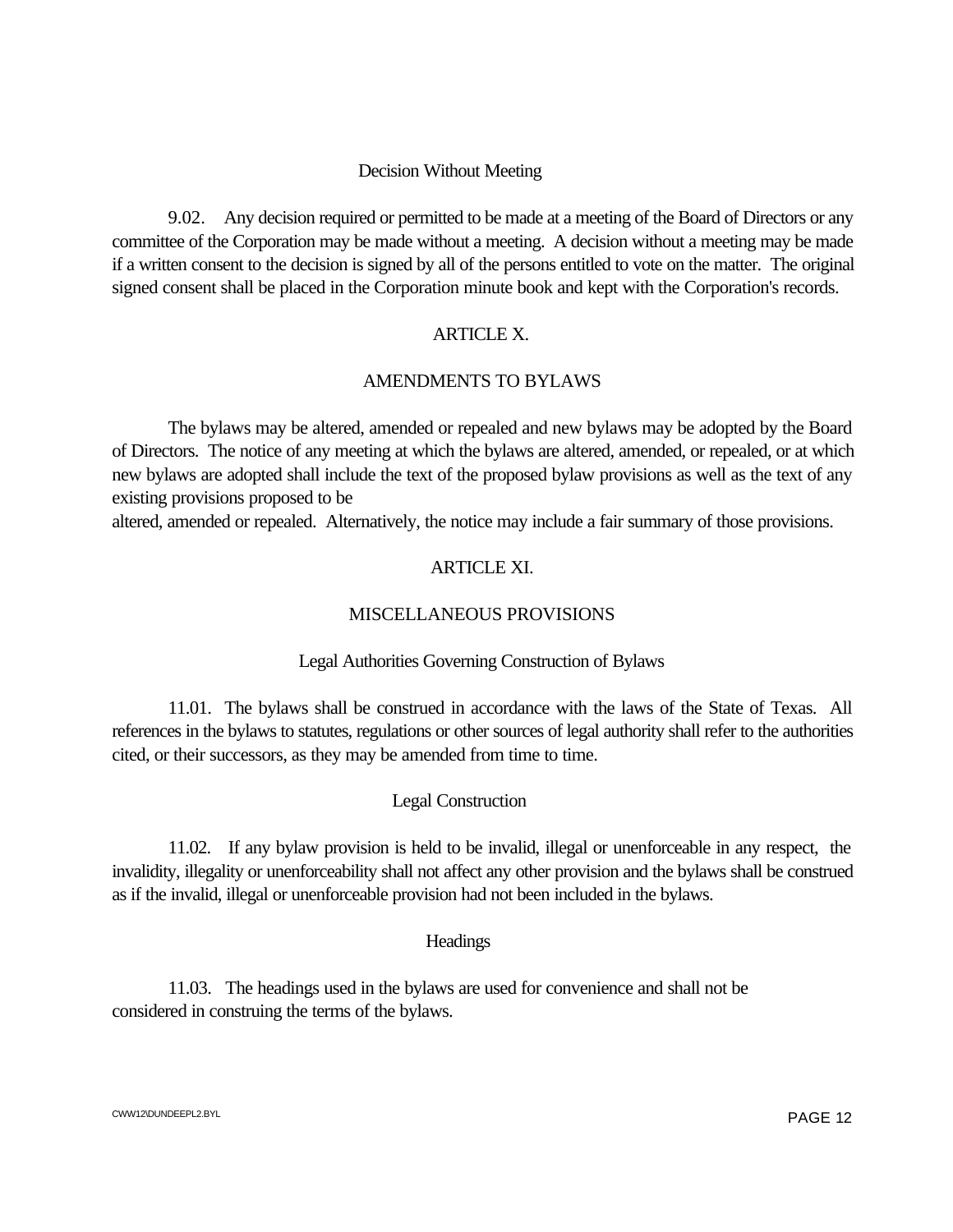#### Gender

11.04. Wherever the context requires, all words in the bylaws in the male gender shall be deemed to include the female or neuter gender, all singular words shall include the plural and all plural words shall include the singular.

#### Seal

11.05. The Board of Directors may provide for a corporation seal. Such a seal would consist of two concentric circles containing the words "DUNDEE PLACE HOMEOWNERS' ASSOCIATION, INC.," in one circle and the word "Incorporated" together with the date of incorporation of the Corporation in the other circle.

### Power of Attorney

11.06. A person may execute any instrument related to the Corporation by means of a power of attorney if an original executed copy of the power of attorney is provided to the secretary of the Corporation to be kept with the Corporation records.

#### Parties Bound

11.07. The bylaws shall be binding upon and inure to the benefit of the directors, officers, committee members, employees and agents of the Corporation and their respective heirs, executors, administrators, legal representatives, successors and assigns, except as otherwise provided in the bylaws.

### CERTIFICATE OF SECRETARY

 I certify that I am the duly elected and acting secretary of DUNDEE PLACE HOMEOWNERS' ASSOCIATION, INC. and that the foregoing Bylaws constitute the bylaws of the Corporation. These Bylaws were duly adopted at a meeting of the Board of Directors held on , 1999.

| Dated: | 1999. |
|--------|-------|
|--------|-------|

\_\_\_\_\_\_\_\_\_\_\_\_\_\_\_\_\_\_\_\_\_\_\_\_\_\_\_